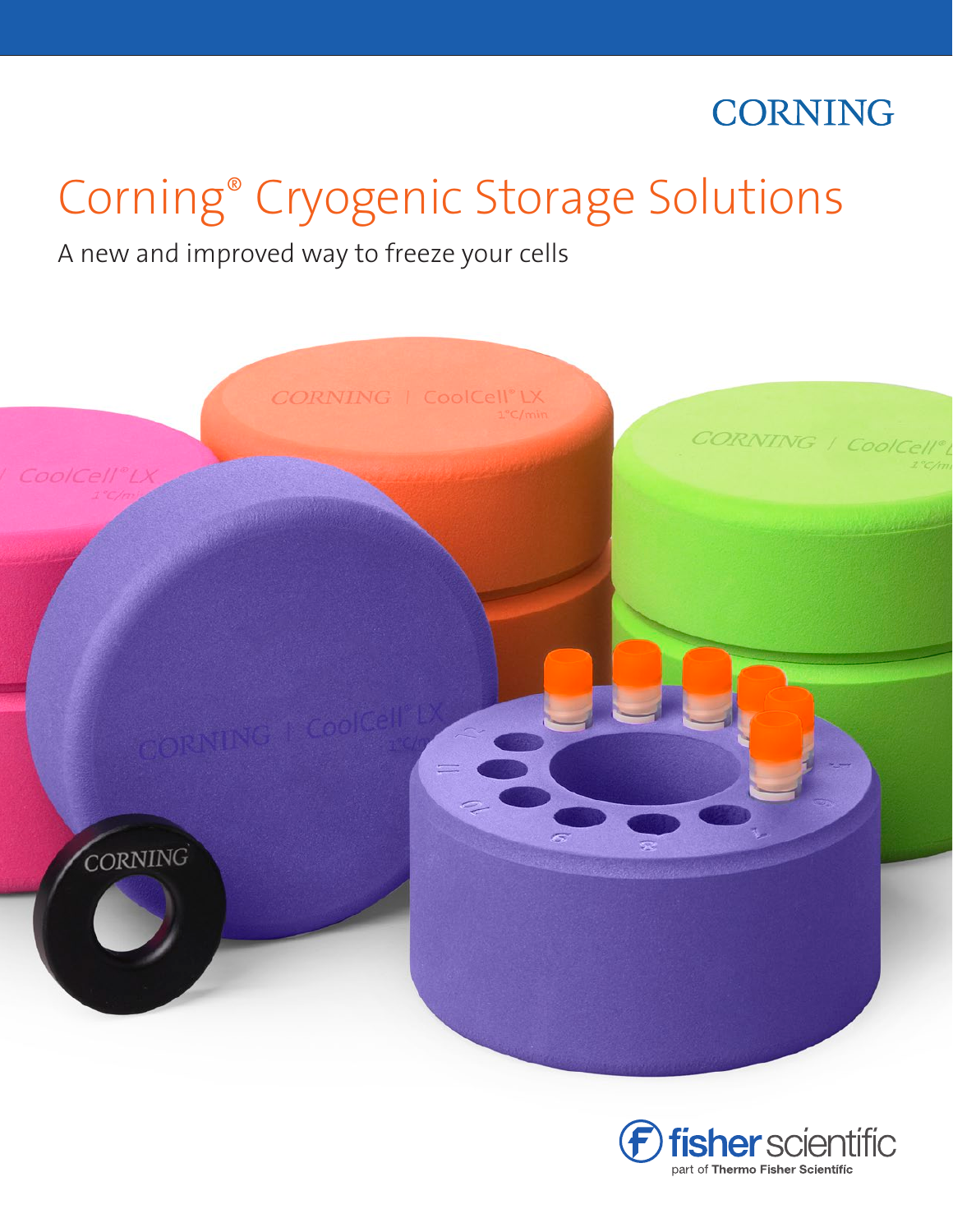### A New Standard in Cell Cryopreservation

At Corning, we continuously look for ways to help our customers improve or streamline steps in the cell culture workflow. One such area is cell cryopreservation. While current methods exist, they require chemicals and maintenance.

Now there is a new and improved way to freeze cells for cryogenic storage – we call it Corning® CoolCell®.

Corning CoolCell is an alcohol-free cell freezing container, which controls the rate of freezing to -1°C/minute when placed in a -80°C freezer. CoolCell has been performance tested with a variety of cell types including stem cells, primary cells, PBMC cell lines, insect cells, and yeast. The CoolCell technology utilizes a thermo-conductive alloy core and highly insulative outer material to control the rate of heat removal and provide reproducible cell cryopreservation. CoolCell units are easy to use and deliver comparable results.

#### **Corning CoolCell Reproducibility**



**Performance test:** A temperature probe was placed into a 2.0 mL cryogenic vial containing 1.0 mL of water and the tube was inserted into a room temperature Corning CoolCell. The CoolCell was placed into a -80°C freezer and the temperature rate and profile was recorded over a 3-hour period. The test was repeated 5 consecutive times.

**Conclusion:** Corning CoolCell generated identical fusion time and cooling profiles over five consecutive freeze cycles.

#### **Corning CoolCell Performance Versus IPA Container**



Human embryonic stem cells, RC-10, were frozen using the technique indicated, thawed after 2 weeks in  $LN<sub>2</sub>$ , and counted immediately (Day 1) or after 3 days of growth (Day 3).



Corning CoolCell 12-well, CoolCell FTS30 30-well, or competitor freezing containers were used to freeze all four cell lines. Identical transfection efficiencies and viabilities were observed after thawing.

#### **How Corning CoolCell LX Works**



Corning CoolCell LX uses a combination of uniform-density cross-linked polyethylene foam, a solid state core, and radial vial symmetry to create freezing profiles that are consistent and reproducible. The low heat content also ensures that CoolCell LX containers will rapidly return to room temperature when removed from the freezer.

#### *Alcohol-free with No Ongoing Costs or Maintenance*

Isopropanol (IPA) containers used for cryogenic freezing require costly alcohol replacements every 5 uses, can be cumbersome to handle, and may have inconsistent freezing rates. Corning CoolCell is different, because it's a reusable, alcohol-free way to uniformly freeze your cells at a lower cost of use. With CoolCell, you can depend on high reproducibility and high cell viability, to ensure you preserve the most cells possible for your research.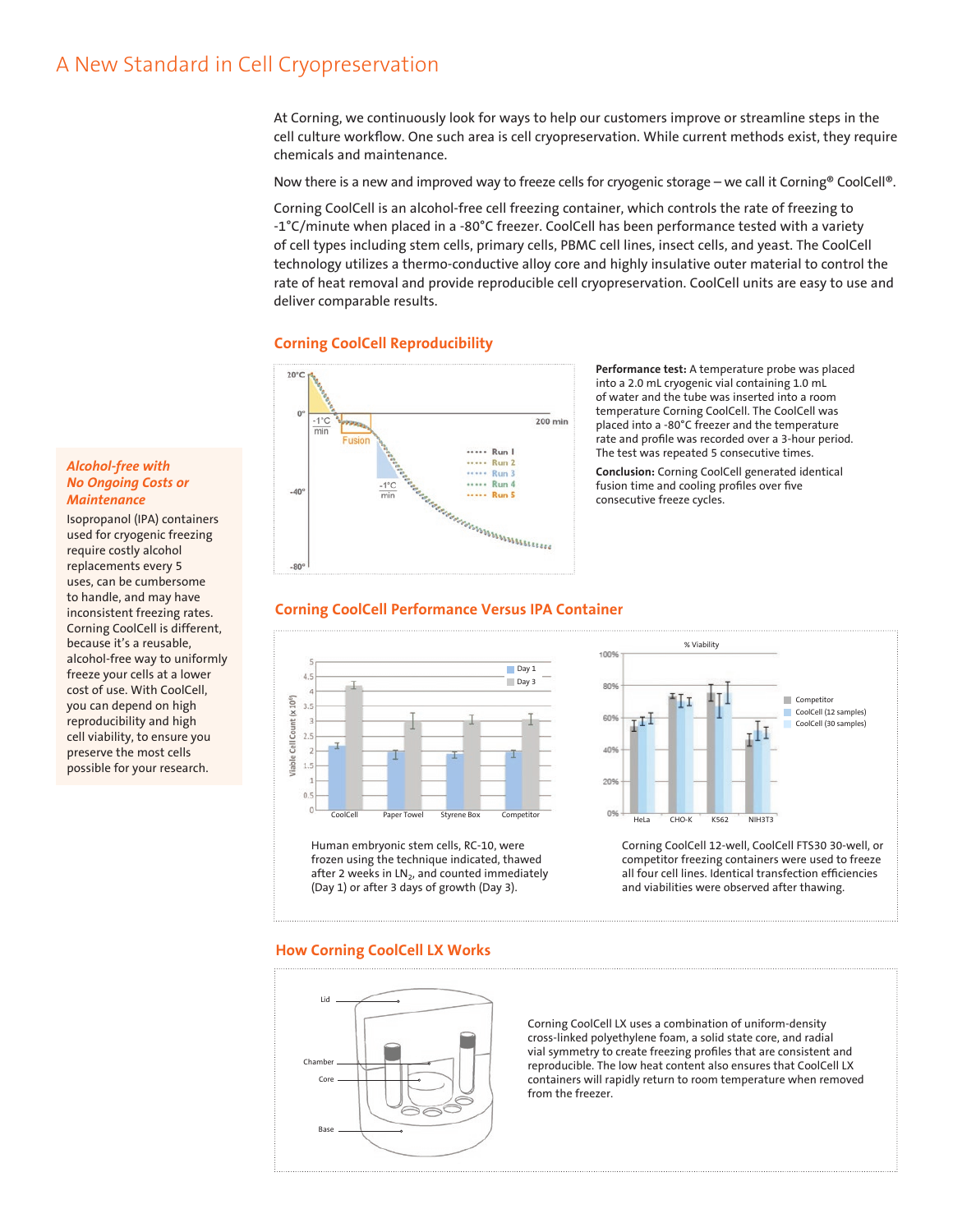

Corning 2D bar coded cryogenic vial, 2 mL, self-standing (Cat. Nos. 07-200-960, 07-200-961)



DMSO media (Cat. No. MT25950CQC)



Cryopreservation bags

#### **Corning® CoolCell® Features**

Unique features of controlled-rate freezing with Corning CoolCell include:

- ◗ Ease of use
- ◗ Alcohol and fluid-free freezing
- ◗ Lower cost of use than alcohol-based devices
- ◗ High cell recovery and cell viability
- ◗ Reproducibility
- ◗ Simple, consistent way to standardize controlled-rate freezing

#### **Keep Your Samples Safe**

Use Corning cryogenic vials and DMSO media with Corning CoolCell to further protect your valuable cell lines, biological, and aqueous solutions in ultra-low temperature storage. Choose from external or internal cryogenic vial thread caps or assorted color cap options to suit your needs. For added convenience, Corning also offers reusable cryogenic racks.

#### **Improve Your Sample Management New**

Manage and manipulate multiple storage tubes more efficiently with Corning 1D/2D bar coded cryogenic vials. Our cryogenic vials have a permanent 2D bar code on the bottom and a standard linear 1D bar code on the side of the vial. Corning 1D/2D bar coded cryogenic vials are temperature-resistant polypropylene vials that can withstand temperatures down to -196°C and are compatible with most scanning and capper/decapper systems.

#### **Further Protect Your Valuable Cells with a Complete Cryopreservation Solution**

Combine **Corning CoolCell** with **Corning cryogenic vials, grippers, and DMSO** to further protect your valuable cell lines, biological, and aqueous solutions in ultra-low temperature storage.

#### *Also Available for Cell Freezing*

#### **Corning Cryopreservation Bags**

Corning also offers cryogenic storage containers designed for the storage, preservation, and transfer of cells. Features include: a unique bag film material that remains flexible at low temperatures and proprietary port designs that allow for increased flexibility. Learn more at **fishersci.com/corningcellculturesolutions**.